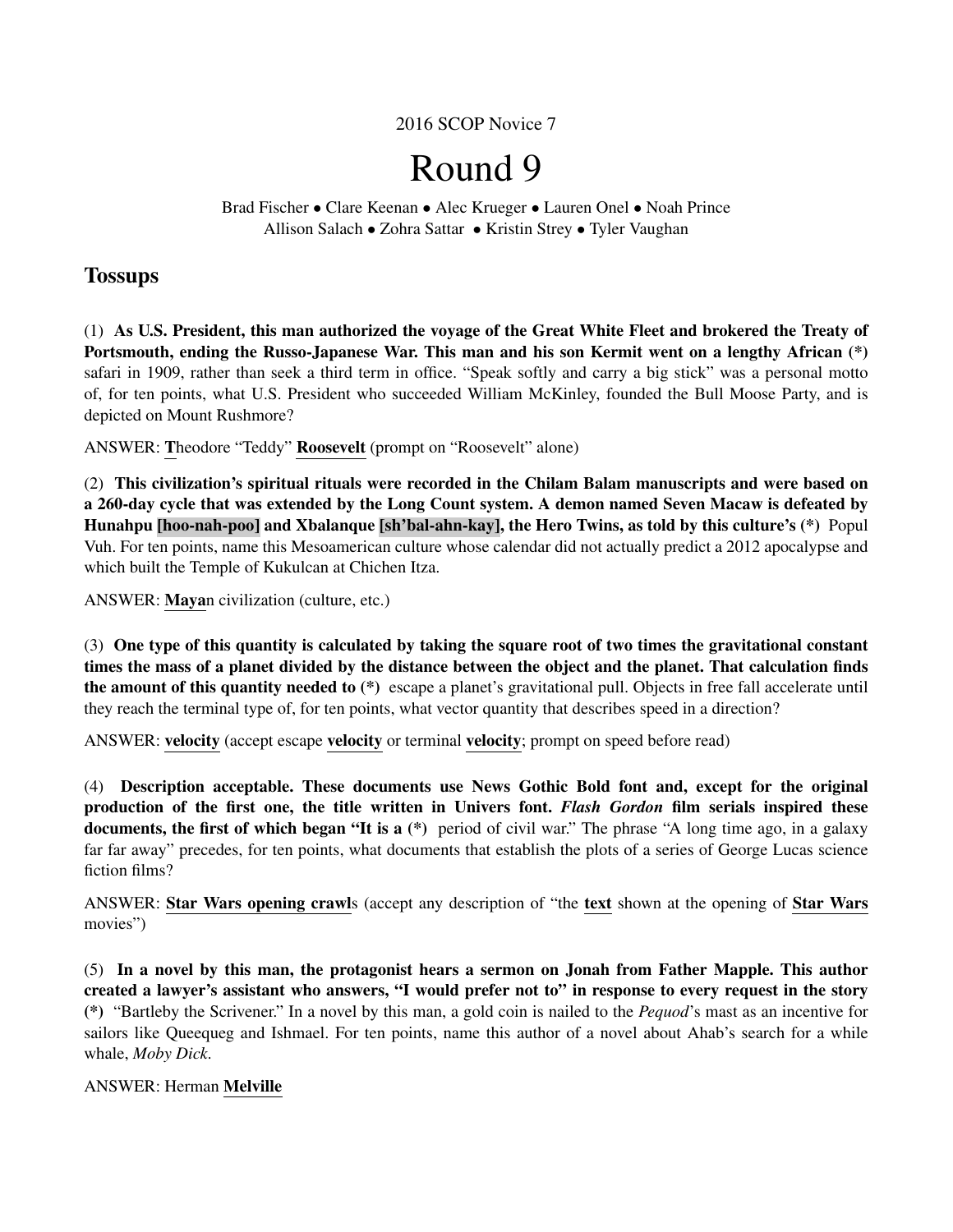(6) Functional groups are added to this compound in the Friedel-Krafts reactions. Michael Faraday isolated this sweet smelling compound from illuminating gas. August (\*) Kekule dreamed of a snake eating its own tail, ´ inspiring his discovery of this molecule's resonance structure. Cyclohexane shares its chemical formula with, for ten points, what carcinogenic compound, a six-membered aromatic ring with chemical formula  $C_6H_6$ ?

# ANSWER: benzene

(7) One of this country's monarchs, John the Good, negotiated the Treaty of Bretigny [breh-ti-nee] after being captured at Poitiers [pwa-ti-yay]. This country lost a battle on St. Crispin's Day to an army under Henry V. Forces from this country rallied around the (\*) "Maid of Orleans," who was burned at the stake. For ten points, name this country that was defended by Joan of Arc during its Hundred Years' War with England.

ANSWER: Kingdom of France

(8) A Chinese member of this family of instruments produces sound in fan yin, an yin, or san yin, depending on the position of the left hand; that instrument is the *guqin* [goo-chin]. The (\*) bouzouki is a member of this instrument family, as is an instrument sometimes played with hammers, the dulcimer. Zithers and sitars are examples from, for ten points, what family of instruments that create sound by plucking or strumming, as with guitars and violins?

ANSWER: string instruments (accept chordophones; accept word forms; accept zither before mentioned)

(9) In a story by this author, "The Lass of Aughrim" is sung while Gretta Conroy reminisces about Michael Furey. In a novel by this man, Blazes Boylan has an affair with Molly, the wife of (\*) Leopold Bloom, who represents the title hero of this man's stream-of-consciousness novel *Ulysses*. For ten points, "The Dead" is a short story from *Dubliners*, a collection by this Irish author.

ANSWER: James Augustine Aloysius Joyce

(10) According to a 1946 work, members of this ethnic group were not interested in letting their families know they were safe in prison. This ethnic group's "shame culture" is thus contrasted with American "guilt culture" in Ruth Benedict's *The* (\*) *Chrysanthemum and the Sword*. Nisei are children born to first-generation immigrants of, for ten points, what ethnic group that was persecuted in the U.S. during World War II after the Pearl Harbor attacks?

#### ANSWER: Japanese-Americans

(11) In this process, spliceosomes and ribozymes remove introns before exons leave the nucleolus. To begin this process, polymerase binds to a promoter like the TATA box and separates hydrogen bonds. In the elongation step, this process uses uracil to create a (\*) single-stranded complementary polymer for gene expression. The product of this process can be used in translation. For ten points, name this process that creates messenger RNA from a strand of DNA.

#### ANSWER: transcription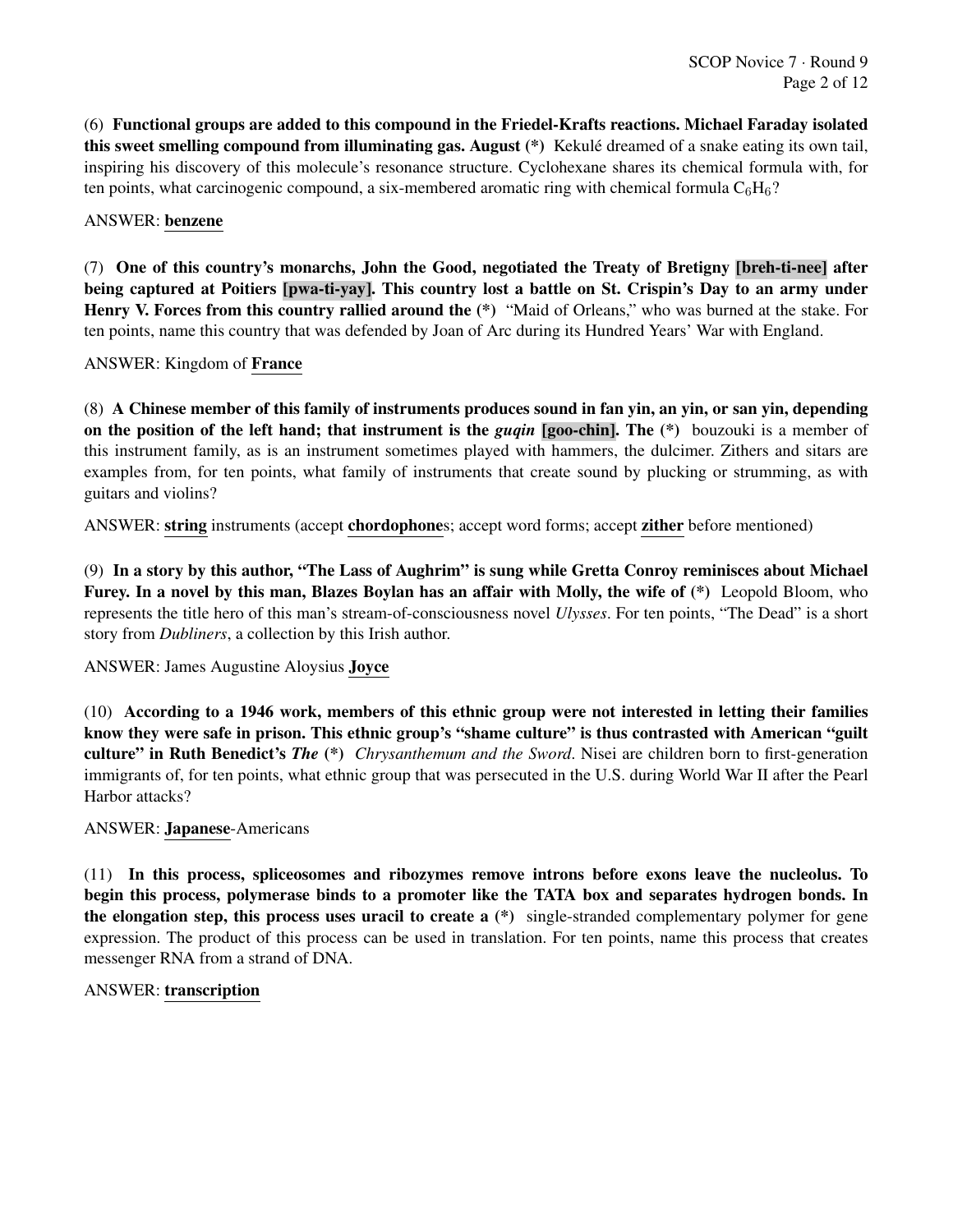(12) This country's last two presidential elections were narrowly lost by Henrique Capriles. In 2005, this country's leader promised free heating oil for poor Americans; that support was provided through Citgo, the American arm of this country's national oil company. Nicolas (\*) Maduro now leads, for ten points, what country that was once led by Hugo Chavez, who controlled South America's largest oil reserves and a corrupt government in Caracas?

ANSWER: Bolivarian Republic of Venezuela (accept República Bolivariana de Venezuela)

(13) A ridge separates this sea from the incredibly salty Garabogazkol lagoon. The Absheron Peninsula, home to numerous oil production facilities at Baku, juts into this sea. The countries of the Caucasus Mountains lie between the (\*) Black Sea on the west and this sea on the east. The Ural and Volga rivers flow into, for ten points, what sea north of Iran and south of Kazakhstan and Russia, the largest inland body of water in the world?

# ANSWER: Caspian Sea

(14) This artist's work, including a marble version of *Eternal Springtime*, is the focus of a branch of the Philadelphia Museum of Art. A work by this man features six figures clad in rags and nooses. This sculptor of (\*) *The Burghers of Calais* never finished his *Gates of Hell* series, which includes a statue of a man resting his chin on his hand. For ten points, identify this French sculptor of *The Thinker* and *The Kiss*.

# ANSWER: Auguste Rodin

(15) These values exist at a function's critical points when the function is concave down. The graph of y equals x squared has no global one of these places, but y equals negative x squared has one at the (\*) origin. A function has one of these points where its derivative changes from positive to negative; that is, it stops increasing and begins decreasing. For ten points, name these points, the highest point a graph reaches, contrasted with a function's minimum.

#### ANSWER: maximum (accept supremum)

(16) In *The Three Musketeers*, studs containing these objects belonging to Anne of Austria are given to the Duke of Buckingham and stolen by Milady de Winter. Mathilda Loisel goes into debt to replace paste replicas of these (\*) gemstones, one of which is "As Big as the Ritz" in an F. Scott Fitzgerald short story. For ten points, name this precious stone set into jewelry in Guy de Maupassant's "The Necklace."

# ANSWER: diamonds

(17) Pelagius taught that these actions are not inherited from one's parents, and outmoded types of these religious actions are acedia and vainglory. Believers may compensate for these actions by acquiring a plenary or partial (\*) indulgence instead of serving temporal punishment on Earth or in Heaven. Gluttony and wrath are two of the Seven Deadly types of these actions. For ten points, name these actions that go against the commands of God.

ANSWER: sins (accept reasonable equivalents like trespasses)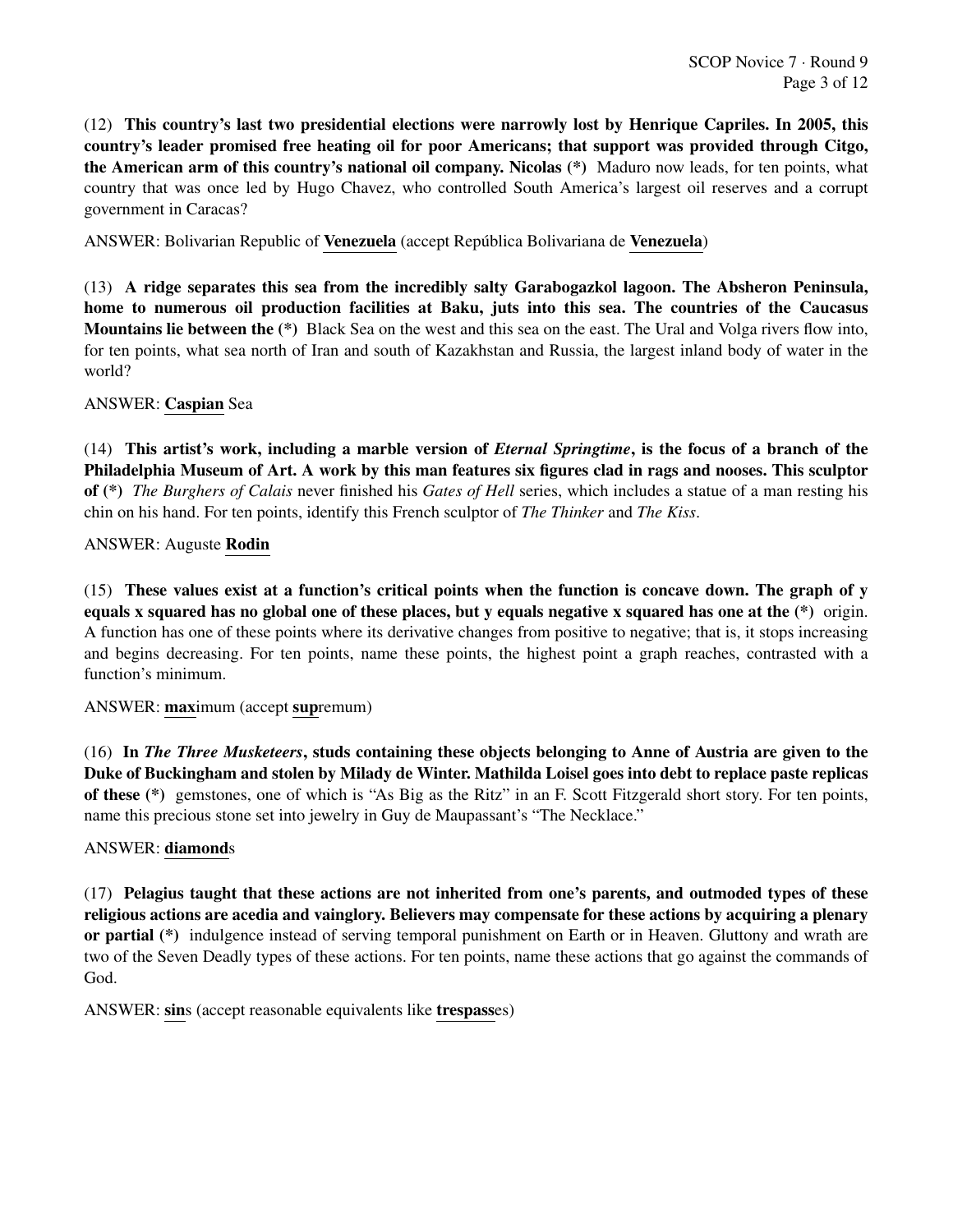(18) A group of people was subjected to this event after Elias Boudinot and other leaders signed the Treaty of New Echota. Present-day Oklahoma, then a territory, was the destination for many victims of this event, which got its name from the oppression of the  $(*)$  Cherokee nation during it. Andrew Jackson supported, for ten points, what nineteenth century event in which tribes of Native Americans were forcibly relocated west of the Mississippi River?

ANSWER: Trail of Tears (prompt on descriptions, such as "removal of Native Americans," before "relocated" is read)

(19) A character in this play describes himself as "constant as the North star" after being asked to repeal Cimber's banishment, and Artemidorus writes a letter telling the title man to "come not near Casca and have an eye to Cinna." A funeral speech in this play begins, (\*) "friends, Romans, countrymen, lend me your ears," and mocks the title statesman's killer, Brutus. FTP identify this Shakespeare tragedy about the death of a Roman emperor.

ANSWER: The Tragedy of Julius Caesar

(20) The field equations for a rotating one of these objects were solved by Roy Kerr. Objects above the Tolman-Oppenheimer-Volkoff limit are predicted to gravitationally collapse within the (\*) Schwarzchild radius, thereby forming these objects. These objects only possess mass, charge, and angular momentum, as observable from beyond its event horizon. For ten points, name these regions of space whose gravitational fields are strong enough to prevent light from escaping.

ANSWER: black holes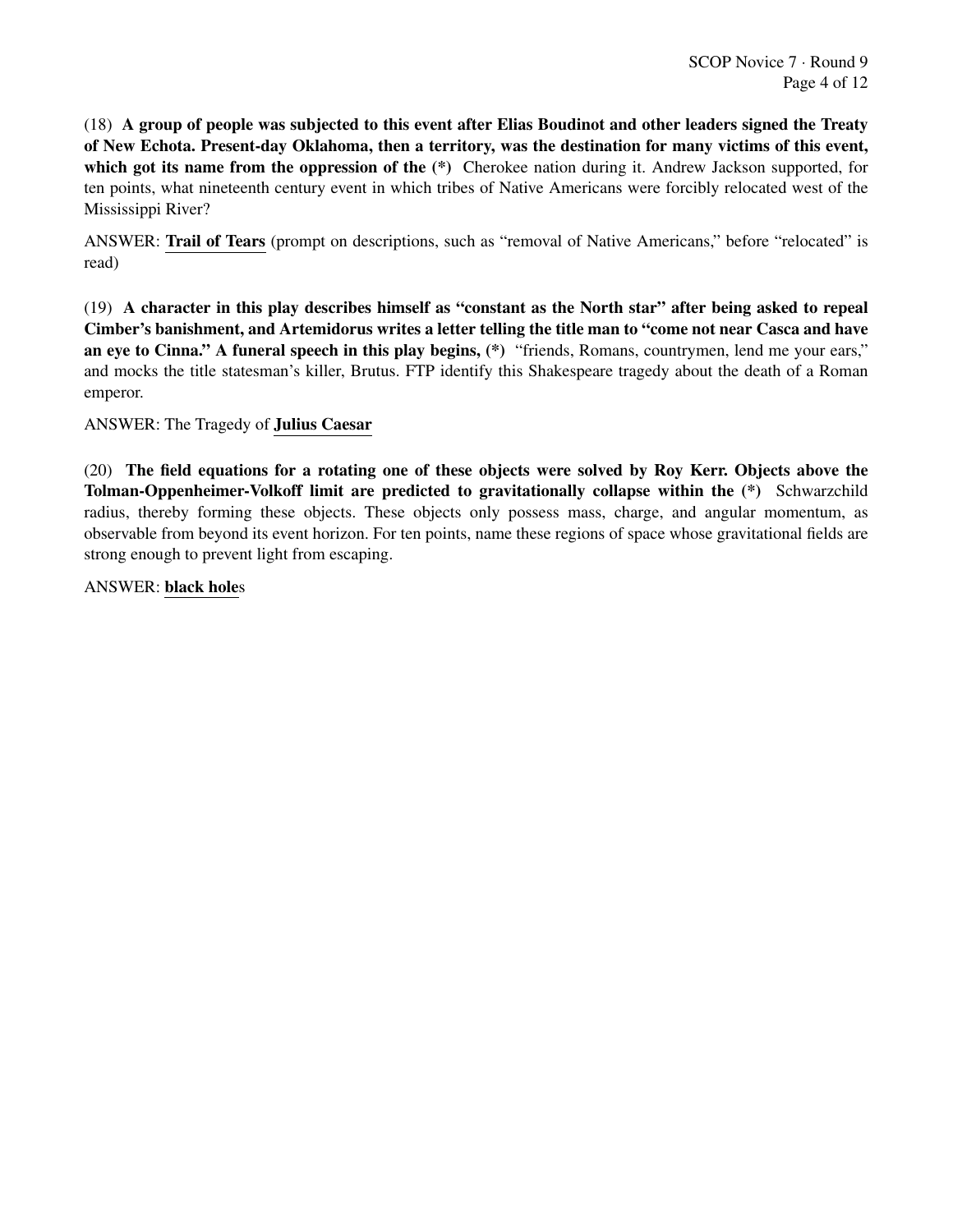# Bonuses

(1) This opera's title character answers Elsa's prayer by arriving in a swan-driven boat and swearing to protect her, so long as she never asks his name. For ten points each,

Name this 1848 opera about the son of Parsifal who is sworn to secrecy as a knight of the Holy Grail.

# ANSWER: Lohengrin

*Lohengrin* is an opera by this prolific German composer, who used Germanic myth as the plot of his epic *Ring* cycle.

# ANSWER: Richard Wagner [ree-kard vahg-ner]

Act 3 of *Lohengrin* opens just after Lohengrin and Elsa take part in this ceremony. Wagner's famous chorus, asking "Faithfully guided, draw near/to where the blessing of love shall preserve you," is now often played at these ceremonies today.

# ANSWER: wedding (accept equivalents)

(2) This linguist recorded a tale in which Eru Iluvatar creates the Ainur, who sing the world into being, in ´ *The Silmarillion*. For ten points each,

Name this British creator of a complex mythology in which some Ainur travel Middle Earth disguised as wizards, like Alatar and Pallando the Blue and Radagast the Brown.

# ANSWER: J(ohn) R(onald) R(euel) Tolkien

In some of Tolkien's novels, this "Grey" wizard helps Bilbo Baggins, and transforms into a "White" wizard after he is killed by the Balrog and resurrected.

# ANSWER: Gandalf the Grey (accept Gandalf the White; accept Mithrandir; accept Olórin)

Gandalf returns from the dead to help Bilbo's nephew, Frodo Baggins, transport the title powerful piece of jewelry to Mordor to be destroyed in this three-book novel by Tolkien.

# ANSWER: The Lord of the Rings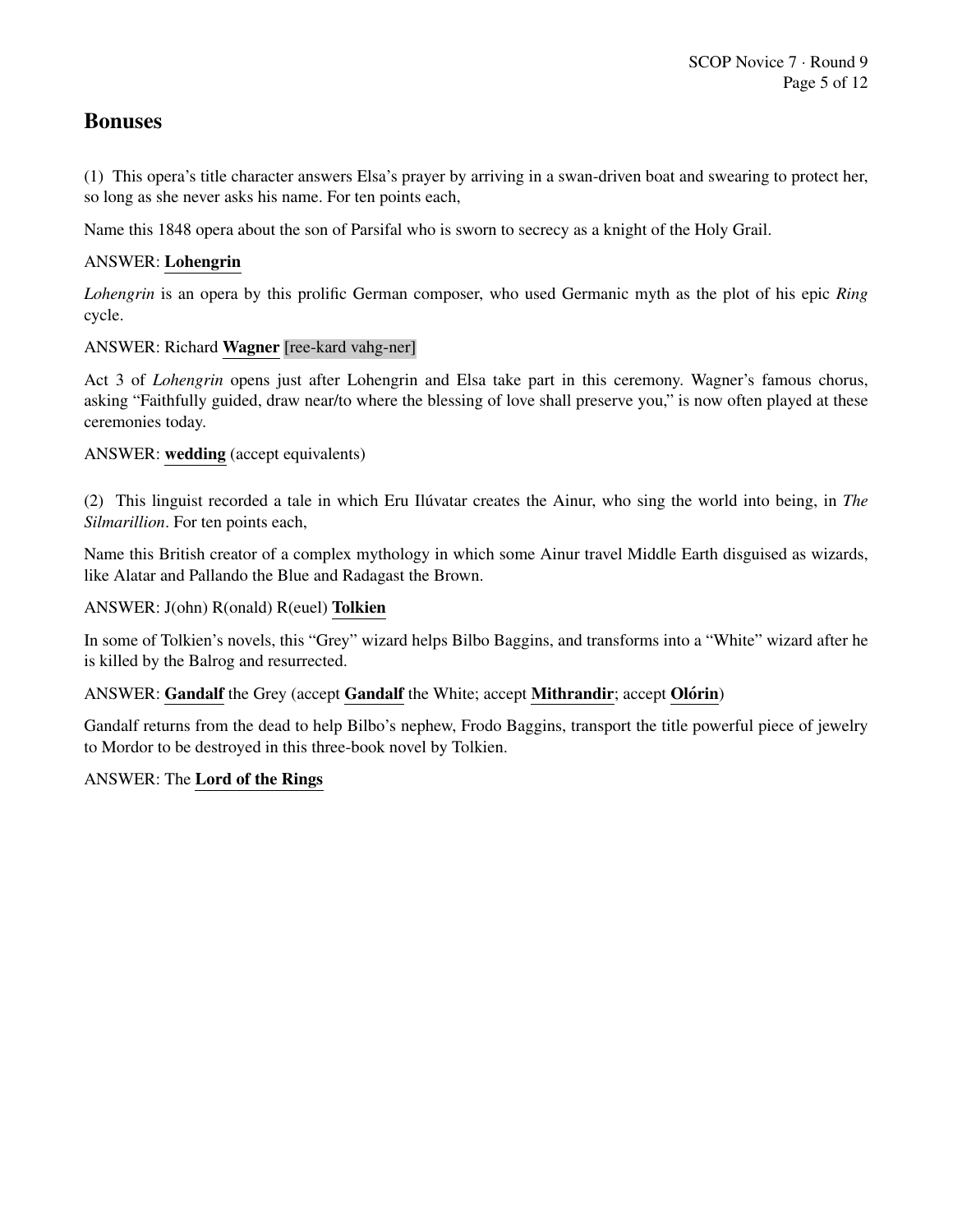(3) The biotech company Oxitec released a "self-limiting" strain of *Aedes aegypti*, a type of this insect, in Juazeiro in 2015; that strain of this insect possesses a gene that kills offspring before they reach adulthood. For ten points each,

Name this insect, a common vector for dengue fever and West Nile virus.

# ANSWER: mosquitoes

Mosquitoes are also blamed for spreading this viral disease, which broke out in Brazil in 2015.

ANSWER: Zika virus (accept Zika fever, disease, etc.)

Zika has somewhat mild common symptoms, including rash, pain, and fever, but it can cause severe fetal complications, such as this birth defect, in which the brain does not develop normally.

# ANSWER: microcephaly

(4) Counting the dozens of these entities is complicated by their uneven starts and ends and their occasional control over separate territories instead of a single unified state, but traditional chronicles like the *Records of the Grand Historian* agree that the Xia [she-ah] was the first, and the last one, the Qing [ching], was replaced by a republic in 1912. For ten points each,

Name these ruling entities of a large Asian territory.

ANSWER: dynasties of China (prompt on partial answers)

After kings led the Shang and Zhou dynasties, Ying Zheng took the title of First Emperor – specifically, Shi Huangdi – when he founded this dynasty in 221 BC.

ANSWER: **Qin** dynasty (accept **Qin** Shi Huang(di))

After the Qin dynasty's collapse, the peasant Liu Bang rose to power and founded this successor dynasty. This dynasty's four centuries of power straddle the year 0 AD, and the majority ethnic group of China takes its name from this prosperous dynasty.

ANSWER: Han dynasty (accept Han people)

(5) For ten points each, answer the following about secretions in the human body.

The lachrymal glands secrete this saline mixture to flush pollutants and pathogens from your eye.

# ANSWER: tears

This viscous fluid is filled with glycoproteins and antiseptic molecules like lysozyme. When produced by the respiratory system, this fluid is called phlegm [flem].

# ANSWER: mucus (accept mucous membranes)

Patients with this genetic disease produce a thick, sticky mucus, leading to chronic lung infections and a life expectancy of roughly 40 years.

# ANSWER: cystic fibrosis (accept CF)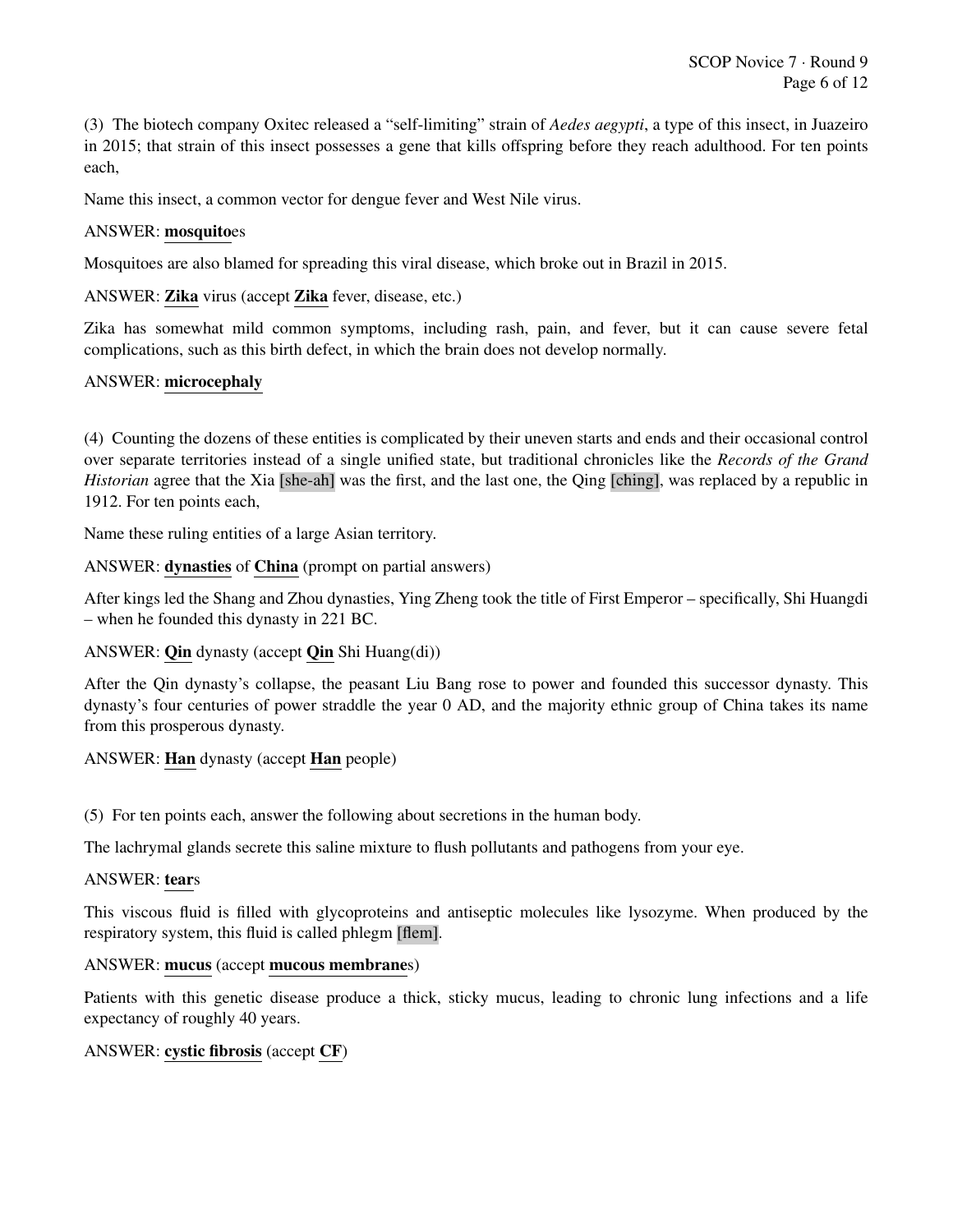(6) The Salat for this day is generally offered in a large, open hall or field and can only be performed in congregation. For ten points each,

Name this lavish celebration in Islam. This first day of the month of Shawwul marks the end of Ramadan.

# ANSWER: Eid al-Fitr (prompt on "Eid" alone)

Eid al-Fitr [e-EED al-FEET-ur] ends the month of Ramadan, during which Muslims perform this action from sunrise to sunset. Very young, old, ill, and pregnant people may pay a fidyah instead of performing this action, since the loss of nutrients could harm their health.

ANSWER: fasting (accept Sawm; accept descriptions like not eating or abstaining from food and/or drink)

The dates for Ramadan move from year to year because the Islamic calendar is based on this system, causing the Islamic calendar to fall about ten days behind the Gregorian calendar each year.

# ANSWER: lunar calendar (accept descriptions like movements of the moon)

(7) Identify some stories by Edgar Allan Poe in which mysterious organizations carry out sinister plots, for ten points each.

In this short story, a mysterious branch of the Spanish Inquisition performs elaborate tortures on an unnamed narrator, strapping him under a swinging blade and trapping him between red-hot iron walls and a seemingly bottomless hole.

#### ANSWER: The Pit and the Pendulum

Montresor jokes that he is a member of the Masons before walling up Fortunato in a cellar that does not actually contain the title wine in this short story.

# ANSWER: The Cask of Amontillado

In this short story, William Legrand and his servant, Jupiter, discover a mysterious cipher that leads them through an elaborate path to a pirate treasure.

# ANSWER: The Gold Bug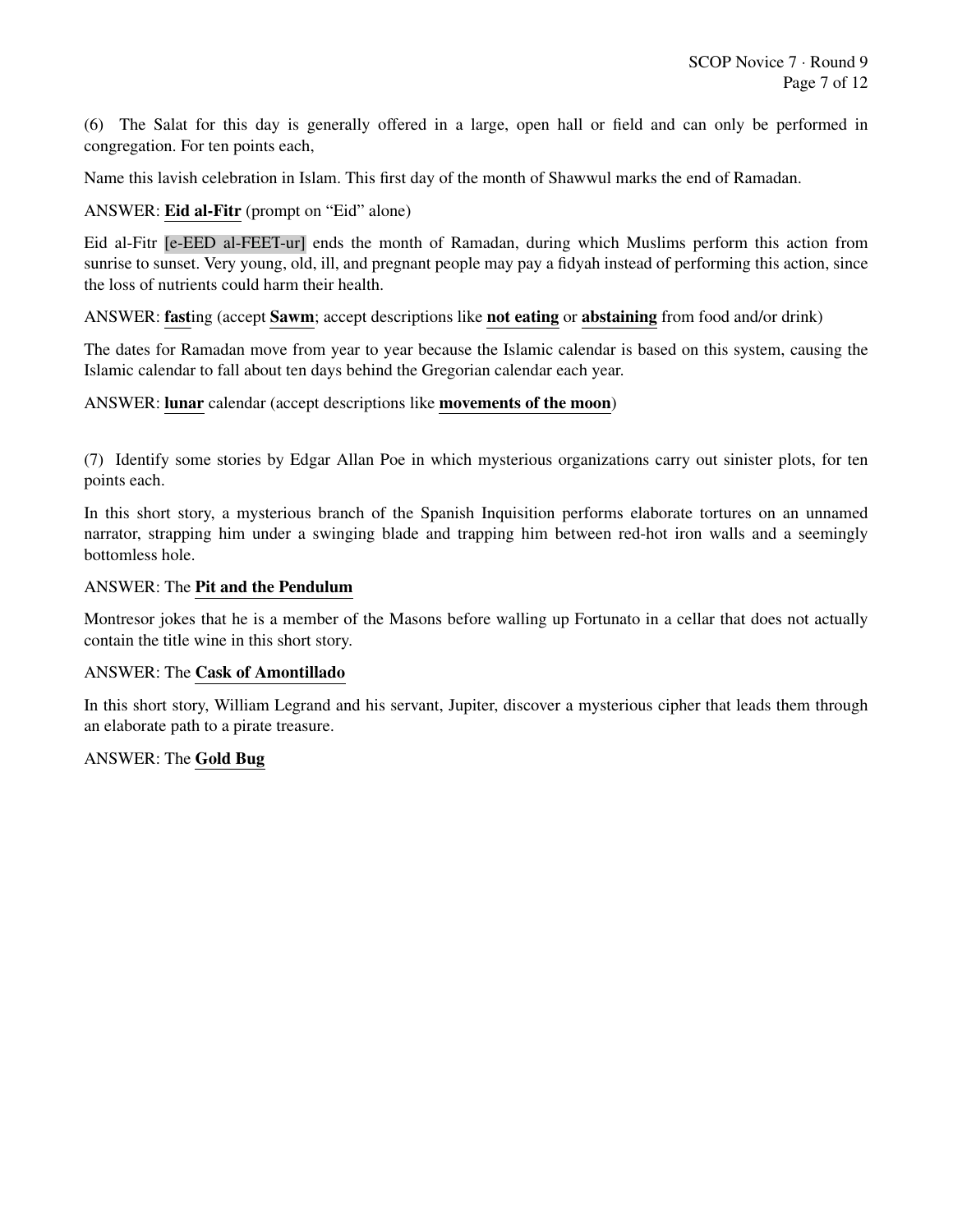(8) For ten points each, answer the following about Buck Showalter shooting himself in the foot.

This team lost the 2016 AL Wild Card Game to Toronto while Zach Britton, whose 0.56 ERA was an all-time record low for a reliever, sat in the bullpen. Showalter, this team's manager, used six other relievers, ending with Ubaldo Jimenez, who gave up a game-ending home run.

ANSWER: Baltimore Orioles (accept either or both)

Pundits speculated, but Showalter denied, that Britton stayed in the bullpen because he wouldn't have earned this statistic. This statistic applies when a pitcher enters the game leading by 3 or fewer runs and completes the victory.

ANSWER: save (accept elaborations like save situation; do not accept hold)

This wasn't Showalter's first time ruining a season by not bringing in the closer; in 1995, as manager of this team, he left John Wetteland in the bullpen while Jack McDowell let the Seattle Mariners come back to win the ALCS. Mariano Rivera was also in this team's bullpen that day, as he was for the next 18 seasons.

ANSWER: New York Yankees (prompt on New York)

(9) For ten points each, answer the following about artwork commissioned by Pope Julius II.

Julius decorated the apartments of the Apostolic Palace with numerous frescoes, including *The School of Athens* and *La Disputa*, by this Italian artist.

#### ANSWER: Raphael Sanzio da Urbino

Julius hired Michelangelo to paint the ceiling of this chapel of the Apostolic Palace. Michelangelo's works on this room's ceiling include *The Creation of Adam*.

#### ANSWER: Sistine Chapel

Michelangelo was also commissioned to sculpt a depiction of this biblical figure for Julius' tomb. Due to an awkward translation in the Vulgate, this sculpture has horns.

#### ANSWER: Horned Moses

(10) For ten points each, answer the following about glycosidic bonds.

Glycosidic bonds are this type of bond, in which electron pairs are shared between the atoms.

#### ANSWER: covalent bond

Glycosidic bonds are made between a hydroxyl group and this type of biomolecule, which consist entirely of carbon, hydrogen, and oxygen. Sugars like glucose are an example of this type of molecule.

#### ANSWER: carbohydrates (accept saccharides and elaborations like polysaccharides)

Glycosidic bonds connect individual saccharide molecules in a polysaccharide, an example of this type of macromolecule constructed from repeated subunits. Cellulose is a natural example of these molecules made from repeated glucose units.

#### ANSWER: polymer (accept word forms, like polymeric molecule)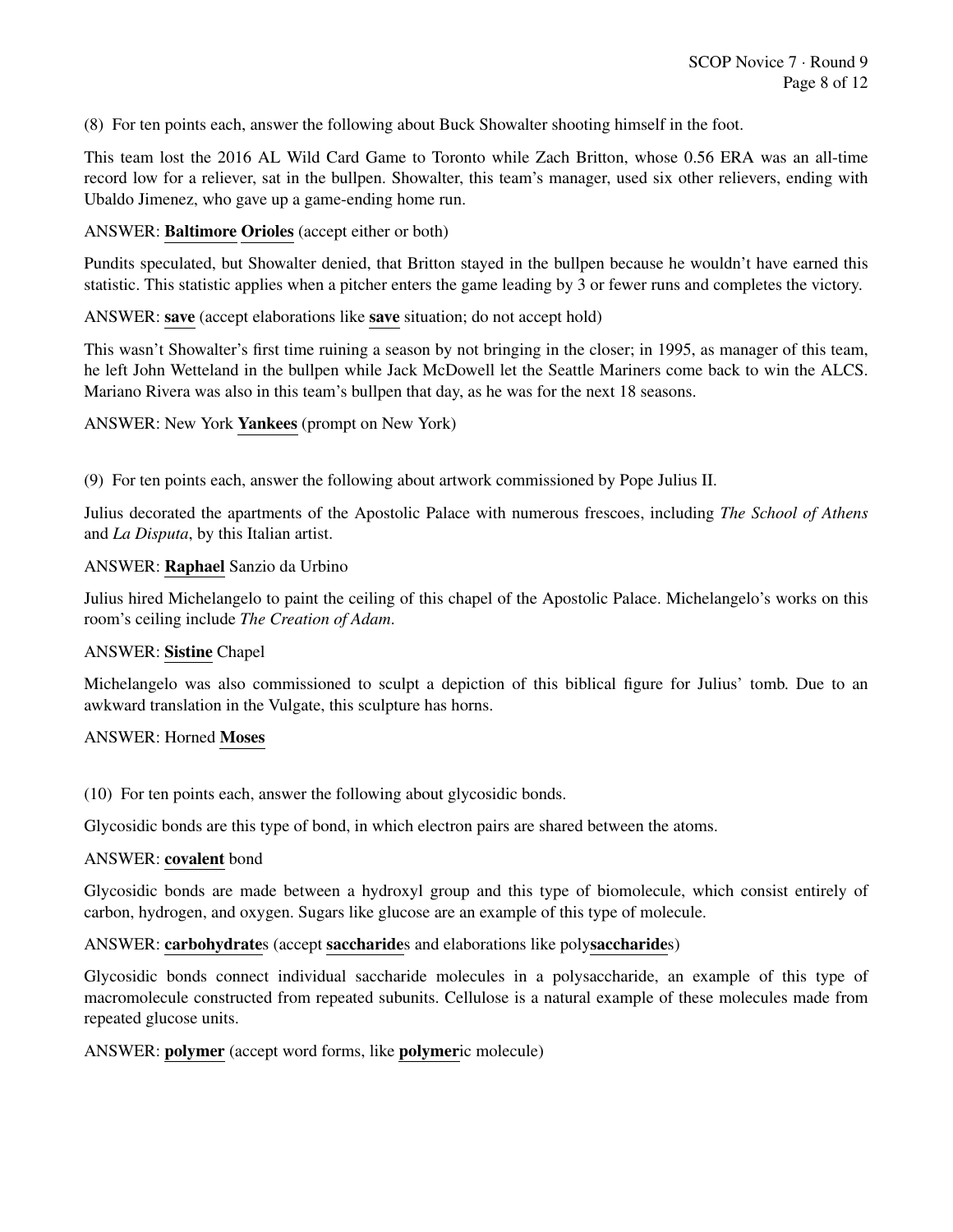(11) For ten points each, name the following political frenemies of Alexander Hamilton.

This first Secretary of State and third U.S. President organized the Compromise of 1790 with Hamilton, who later supported him in the presidential election of 1800, but this man's disagreements with Hamilton over the proper size of the central government led to the development of the first political parties.

# ANSWER: Thomas Jefferson

With Hamilton and John Jay, this Virginian wrote the *Federalist Papers*. Later, this leader of the Democratic-Republicans in the House opposed many of Hamilton's proposals.

# ANSWER: James Madison

This first U.S. Attorney General generally agreed with Hamilton politically, but strongly opposed Hamilton's writing of the 1794 Jay Treaty with Great Britain.

#### ANSWER: Edmund Randolph

(12) In a formula often memorized by beginning calculus students, the sum of the first *n* of these numbers equals the square of the *n*th triangular number. For ten points each,

Name this type of number, whose first few examples include 1, 8, 27, 64, and 125.

ANSWER: perfect cubes (accept cubic numbers; accept any description of third powers of positive integers)

Calculus students are often told to memorize that formula in a lesson on simplifying the computation of Riemann sums, which are used in calculating this mathematical operation. The Fundamental Theorem of Calculus notes that differentiation is the inverse of this calculus operation.

# ANSWER: integration (accept word forms, like finding integrals)

Though any shape could be used, a calculus student's first Riemann sums often involve this shape, a quadrilateral with four equal right angles, though not necessarily four equal side lengths.

#### ANSWER: rectangle

(13) The legendary first proof of this effect involved a brass band on a train. For ten points each,

Name this effect in which the pitch of a sound drops as the source of the sound passes and moves away from the observer.

#### ANSWER: Doppler effect

In the Doppler effect, a wave source moving towards you causes the waves to take less time to reach you, causing this property of the waves to increase. This quantity is inversely related to the wavelength, because a longer wavelength requires fewer repetitions of the wave per unit time.

#### ANSWER: frequency (accept wave number)

The Doppler effect also applies to light waves given off by distant stars. This phenomenon notes that, because the universe is expanding and stars are accelerating away from Earth, the wavelength of that light is increased.

# ANSWER: redshift (accept negative blueshift)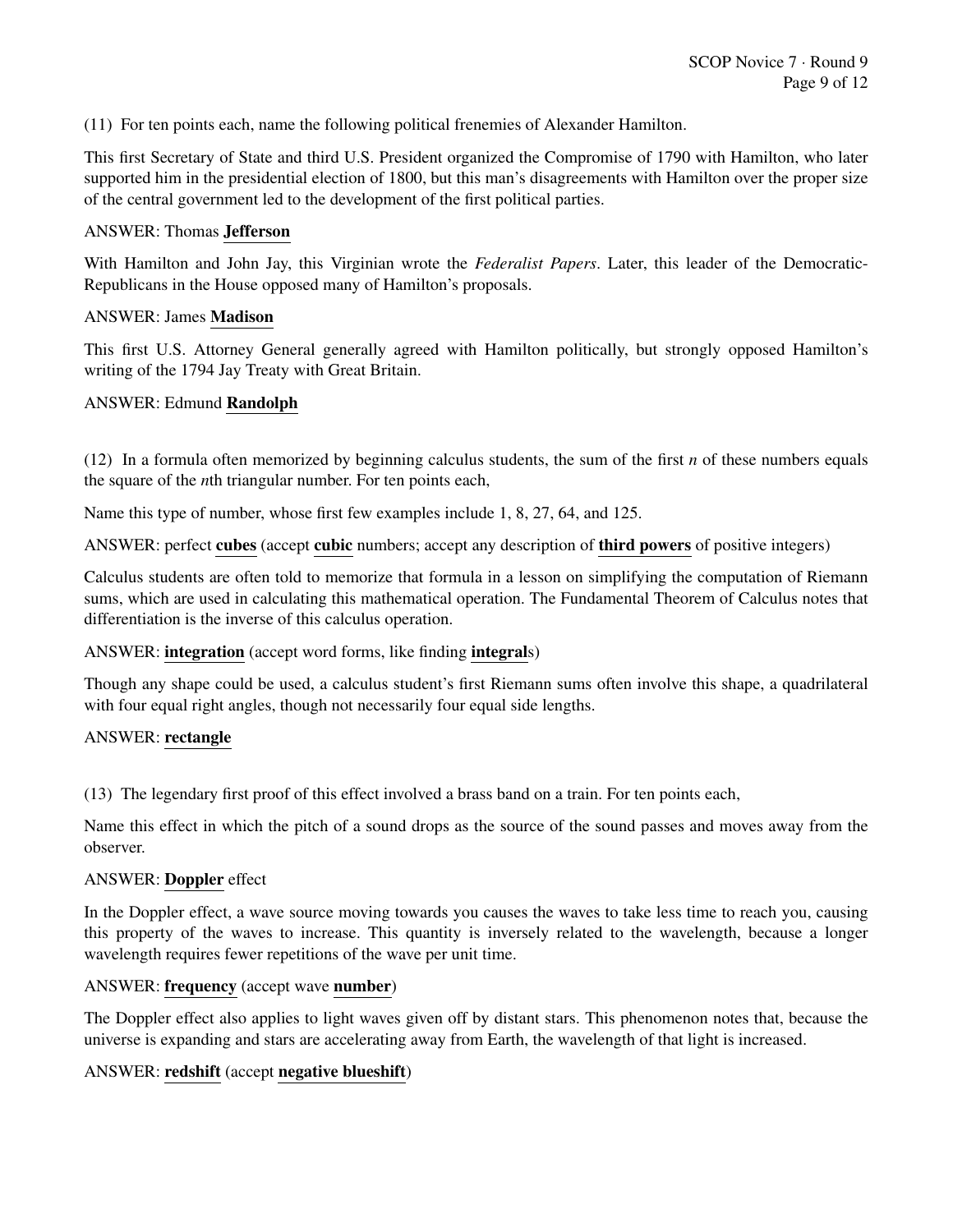(14) For ten points each, answer the following about American nationals forests.

Two of the three largest national forests – Tongass and Chugach – are, unsurprisingly, found in this largest U.S. state.

# ANSWER: Alaska

Daniel Boone National Forest runs through the eastern half of this state, a little east of Lexington.

# ANSWER: Kentucky

Malheur National Forest is in this state's section of the Blue Mountain range. South of the forest is this state's Malheur Wildlife Refuge, whose headquarters were sieged by domestic terrorists led by Ammon Bundy in 2016.

#### ANSWER: Oregon

(15) This expansive novel includes a nineteen-chapter analysis of the Battle of Waterloo. For ten points each,

Name this long French novel in which Inspector Javert [jah-VAYR] pursues the convict Jean Valjean [zhon val-ZHON], who saves Fantine's daughter, Cosette, from the cruel Thenardier [teh-nahr-dee-AY] family.

#### ANSWER: Les Misérables (accept The Miserables or The Miserable Ones)

*Les Miserables ´* is a novel by this author of *Toilers of the Sea* and *The Hunchback of Notre Dame*.

#### ANSWER: Victor Marie Hugo

In *Les Misérables*, Cosette falls in love with this revolutionary and member of the Friends of the ABC. During the June Rebellion, Jean Valjean saves this man, who rejects Eponine and marries Cosette. ´

# ANSWER: Marius Pontmercy (prompt on "Pontmercy")

(16) This natural disaster destroyed the hundreds of buildings in a major European city. After residents fled to the banks of the Tagus River to escape the rubble, thousands of people died in a tsunami caused by this disaster. For ten points each,

Name this 1755 natural disaster, estimated at roughly 8.7 magnitude, that destroyed a major European capital city.

ANSWER: 1755 Great Lisbon earthquake (prompt on "earthquake" by asking "in what city?")

The 1755 Lisbon earthquake devastated this European kingdom, though this country did rebuild the city.

#### ANSWER: Portugal

The Lisbon earthquake destroyed dozens of churches on All Saints' Day, shaking many people's faith in a benevolent God and serving as a catalyst for this European intellectual movement. Voltaire and other thinkers in this movement promoted reason over faith.

#### ANSWER: the Enlightenment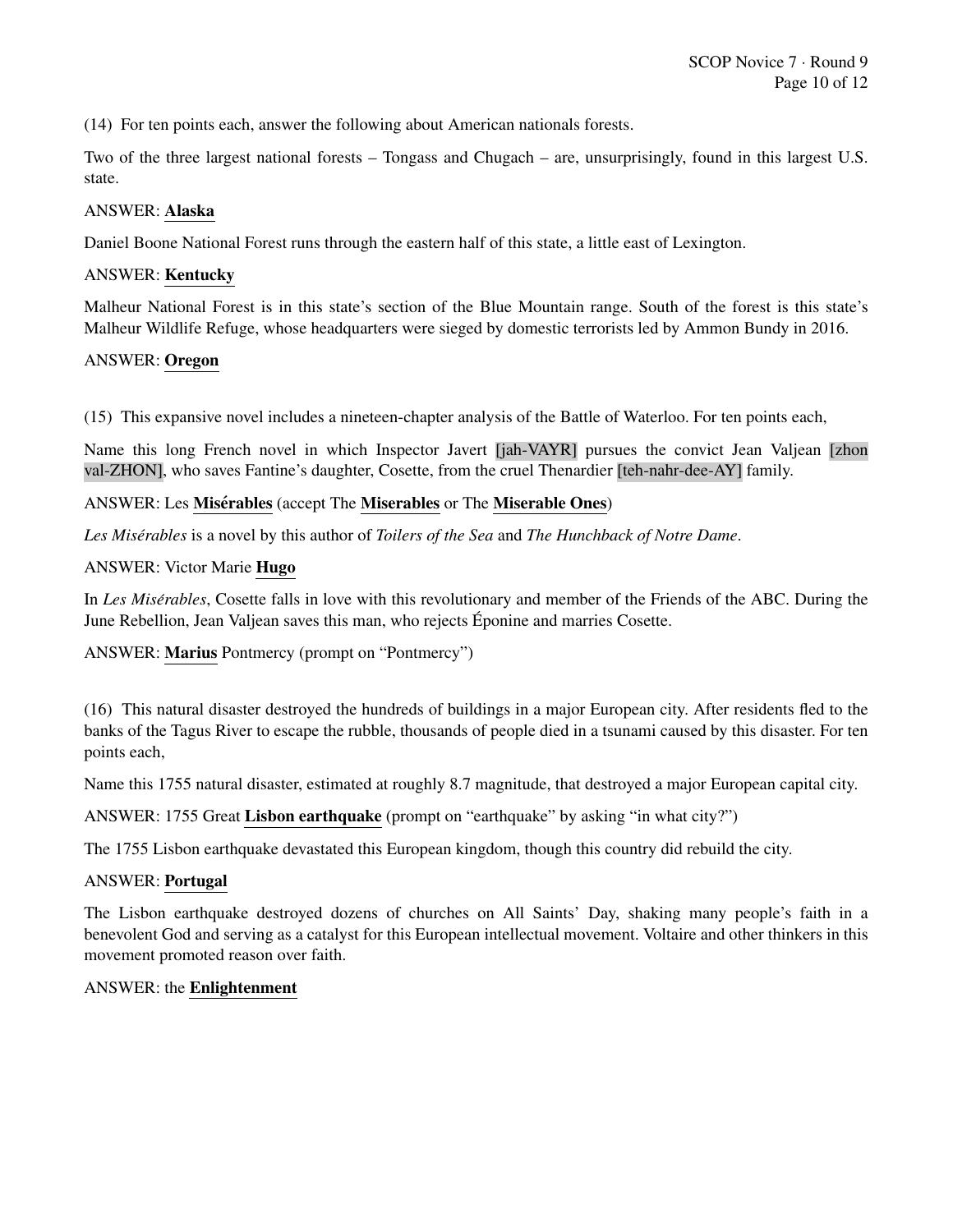(17) Ancient religions had a fascination with giants. For ten points each,

The word "giant" comes from the "Gigantes" [jee-GAN-teez], a race of extraordinarily strong creatures who were the children of Gaia and Uranus after this group of gods. These gods included Oceanus and Rhea, and they preceded the Olympians as the rulers of Greek mythology.

#### ANSWER: Titans

This race of mythical Norse giants were divided into groups of "frost" and "fire" giants, and were descended from Ymir. Loki was the son of Farbauti and was married to Angrboda, both of whom were these giants.

# ANSWER: Jötunn (accept Jötnar)

The mysterious biblical term "nephilim" is often interpreted as "giants," and describes the offspring of "the daughters of men" and "the sons of God;" some scholars believe that the "sons of God" were these winged, Heavenly messengers, who are divided into "choirs" like seraphim and cherubim.

ANSWER: angels (do not accept "archangels")

(18) A group of women stops the Peloponnesian War with a peaceful protest in one of this author's plays. For ten points each,

Name this ancient Greek comic playwright of *Lysistrata*, whose other works include *The Wasps*, *The Clouds*, *The Frogs*, and *The Birds*.

#### ANSWER: Aristophanes [air-ih-stah-fo-neez]

In Greek tragedy, this group of performers discusses the play's events in unison and serves as a summarizing spectator. The *Wasps*, *Clouds*, *Birds*, and *Frogs* of Aristophanes' plays serve this role, whose name now refers to a group of singers or a song's refrain.

#### ANSWER: chorus (accept choregos)

In *The Wasps*, the "wasps" are actually old men who spend their days serving in these judicial bodies. In Aeschylus's [ess-kuh-liss's] *Eumenides*, [yoo-men-ih-dees], Athena leads one of these groups, which judges Orestes [or-est-ees] to be innocent.

ANSWER: jury